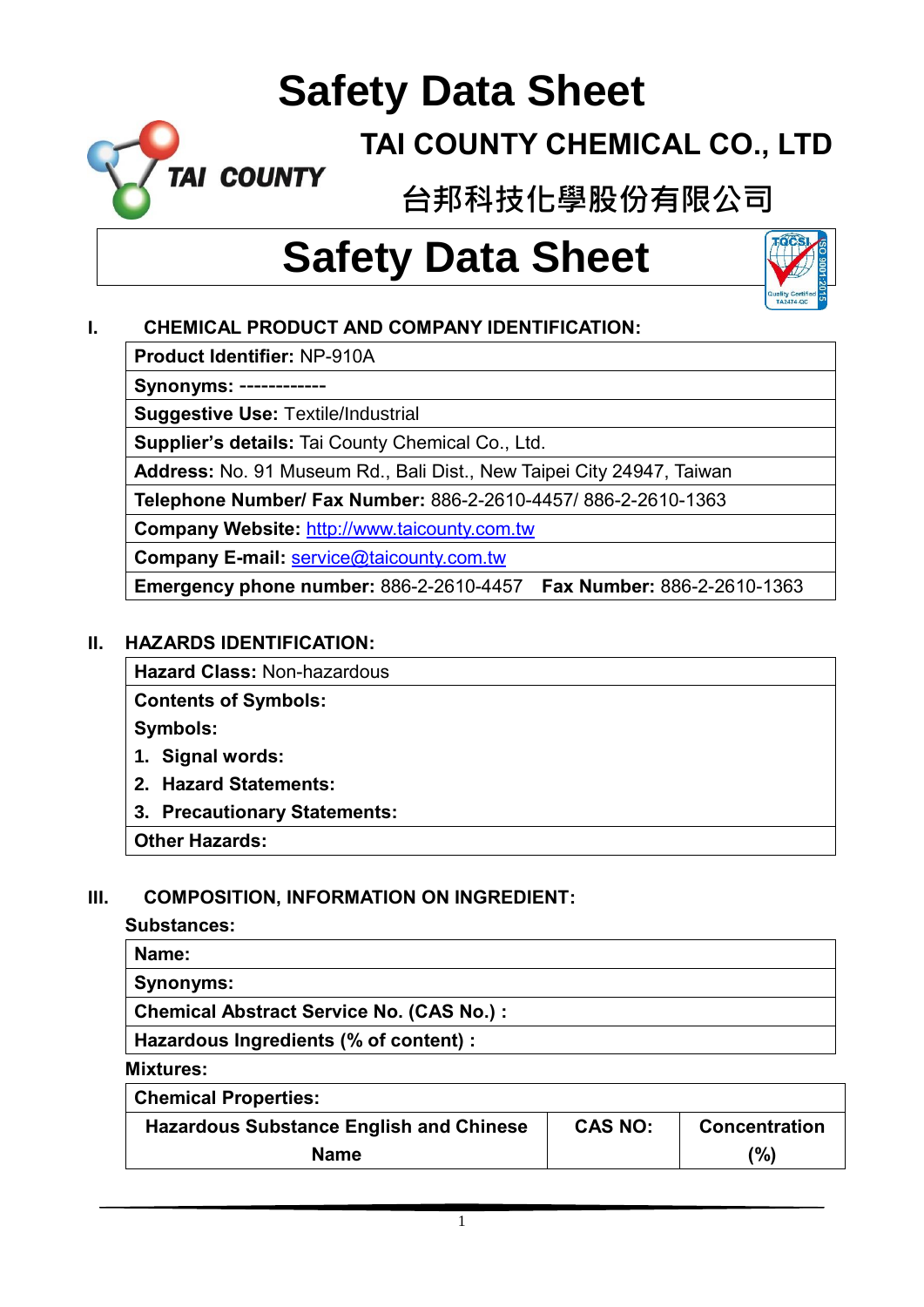| Alcohols, C9-11-iso-, C10-rich, ethoxylated               | 78330-20-8 | $30 - 35\%$ |
|-----------------------------------------------------------|------------|-------------|
| Dimethylsiloxane, 3-[2-(aminoethyl)amino]propyl<br>methyl | 71750-79-3 | $35 - 40%$  |
| Water                                                     | 7732-18-5  | 30%         |

#### **IV. FIRST AID MEASURE:**

#### **Emergency Procedures:**

- **Inhalation:** If inhaled, move personnel to fresh air. Get medical attention if symptoms occur.
- **Skin Contact:** Avoid contact with skin without protective gloves. Wipe off excess material with cloth or paper. Wash off with plenty of warm water immediately for 10-15 minutes. In serious cases, use emergency shower immediately. Seek medical advice in case of continuous irritation.
- **Eye Contact:** Wipe off excess material with cloth or paper and rinse eyes thoroughly with warm water for 20-30 minutes. While rinsing, avoid letting the contaminated water from getting into the eyes. Seek medical advice in case of continuous irritation.
- **Ingestion:** If conscious, give several small portions of water to drink. Do not induce vomiting. Seeking medical advice immediately.

**Critical symptoms and effects of hazards:** It will not cause significant health hazard in normal use.

**Protection of First aider:** ------------

**Notes to Physician:** ------------

#### **V. FIRE FIGHTING MEASURES:**

**Suitable Extinguishing Media:** Dry chemical¸ foam, water spray, carbon dioxide. **Specific Hazards:** ------------

**Special Fire Fighting Procedures:** ------------

**Specific firefighting equipment:** A self-contained respirator and protective clothing should be worn.

#### **VI. ACCIDENTAL RELEASE MEASURES:**

**Personal Precautions:** Wear proper protective equipment.

**Environmental Precautions:** Prevent material from entering surface waters, drains or sewers and soil. Contain any fluid that runs out using suitable material (e.g. earth). Retain contaminated water/extinguishing water.

#### **Methods for Cleaning Up:**

1. Dike spillage. Pump off product. For residues: Pick up with suitable absorbent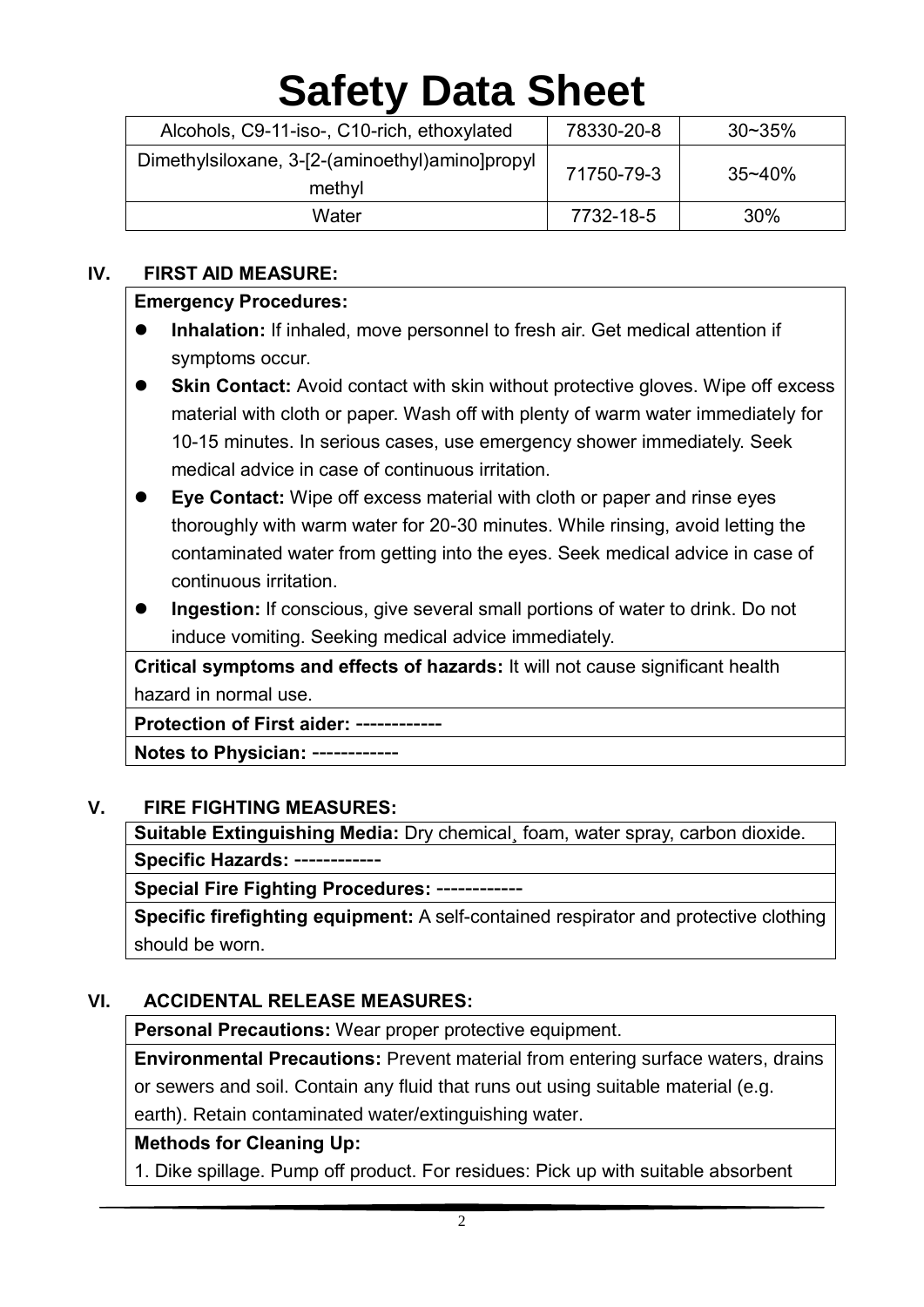material.

2. Dispose of absorbed material in accordance with regulations.

#### **VII. HANDLING AND STORAGE:**

**Handling:** Ensure adequate ventilation Protection against fire and explosion. **Storage:** Keep container tightly closed and store in a cool, well ventilated place. Ensure adequate ventilation Protection against fire and explosion.

#### **VIII. EXPOSURE CONTROLS AND PERSONAL PROTECTION:**

| <b>Engineering Control:</b> Well ventilation equipment or environment. |            |             |                |             |
|------------------------------------------------------------------------|------------|-------------|----------------|-------------|
| <b>Control Parameters:</b>                                             |            |             |                |             |
| <b>HAZARDOUS</b>                                                       | <b>TWA</b> | <b>STEL</b> | <b>CEILING</b> | <b>BEIS</b> |
| <b>MATERIAL</b>                                                        |            |             |                |             |
| $\blacksquare$                                                         |            |             |                |             |
|                                                                        |            |             |                |             |
| <b>Personal Protection Equipment:</b>                                  |            |             |                |             |
| 1.<br><b>Respiratory protection: Protection equipment.</b>             |            |             |                |             |
| Hand protection: Nitrile rubber protective gloves.<br>2.               |            |             |                |             |
| 3.<br>Eye protection: Tight fitting protective goggles.                |            |             |                |             |

**4. Skin and body protection:** Skin should be washed after contact.

#### **IX. PHYSICAL AND CHEMICAL PROPERTIES:**

| Appearance                                   | Transparent to<br>yellowish | <b>Physical state</b>  | liquid                  |
|----------------------------------------------|-----------------------------|------------------------|-------------------------|
| Odor                                         | Slight                      | <b>Odor Threshold</b>  | No data                 |
|                                              |                             | <b>Value</b>           | available.              |
| $pH$ value(5%)                               | $4.0 - 6.0$                 | <b>Melting point</b>   | No data                 |
|                                              |                             |                        | available.              |
| <b>Boiling point</b>                         | No data available           | <b>Flash Point</b>     | No data available       |
|                                              |                             | Test method:           |                         |
| <b>Evaporation</b><br>$(25^{\circ}\text{C})$ | No data available           | <b>Inflammability</b>  | No data available       |
| <b>Explosion Limits</b>                      |                             | <b>Vapour Pressure</b> | No data<br>available.   |
| Vapor density                                | No data available           | <b>Density</b>         | No data<br>available.   |
| Ignition<br>temperature                      | No data available.          | <b>Solubility</b>      | <b>Water Solubility</b> |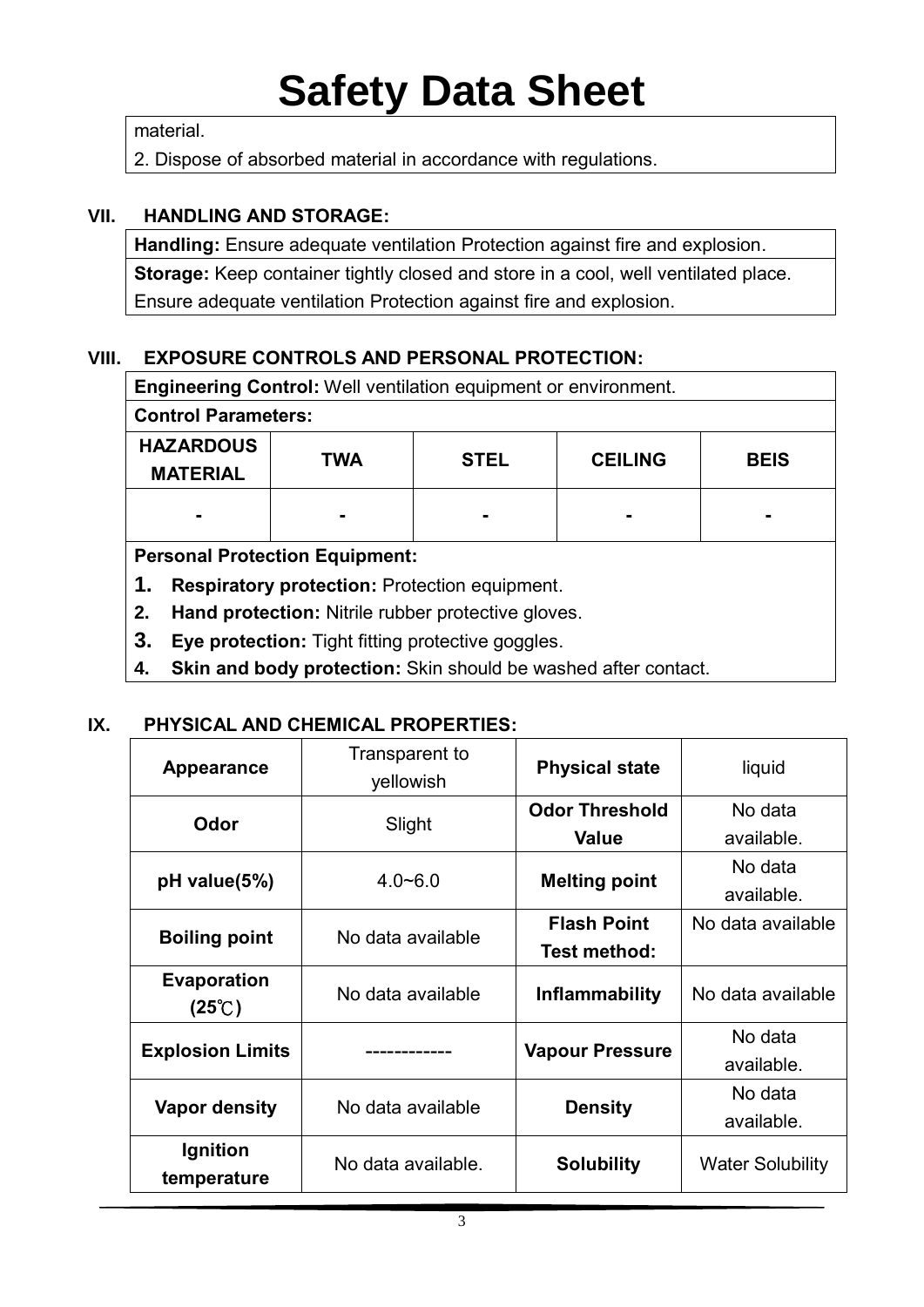**Decomposition temperature**

No data available.

**Octanol /H2O Coeff.(log Kow):**

No data available.

**The above information is for your reference. For more information, please contact Tai County.**

### **X. STABILITY AND REACTIVITY:**

**Stability:** If stored and handled in accordance with standard industrial practices no hazardous reactions are known.

**Possible Hazardous Reactions:** ------------

**Conditions to Avoid:** Under the high-temperature condition.

**Materials to Avoid:** ------------

**Hazardous Decomposition Products:** ------------

### **XI. TOXICOLOGICAL INFORMATION:**

**Routes of Exposure:** skin, eye, inhalation, ingestion.

#### **Main Symptoms:**

- 1. **Inhalation:** Slight irritation.
- 2. **Skin Contact:** Ingestion hazard in normal use.
- 3. **Eye Contact:** Direct contact may cause irritation.
- 4. **Ingestion:** Ingestion hazard in normal use.

#### **Acute Toxicity:** ------------

### **Chronic Toxicity:**

- 1. **Inhalation:** May cause slight irritation.
- 2. **Skin Contact:** It may cause irritation by long term exposure.
- 3. **Ingestion:** It may hurt internal organs by long term ingestion.

### **Toxicity information:**

**LD50:**No data available.

**LC50:**No data available.

**IARC**: No data available.

**ACGIH:**It may hurt internal organs by long term ingestion.

### **XII. ECOLOGICAL INFORMATION:**

### **Ecotoxicity:**

**LC50(fish) :** No data available.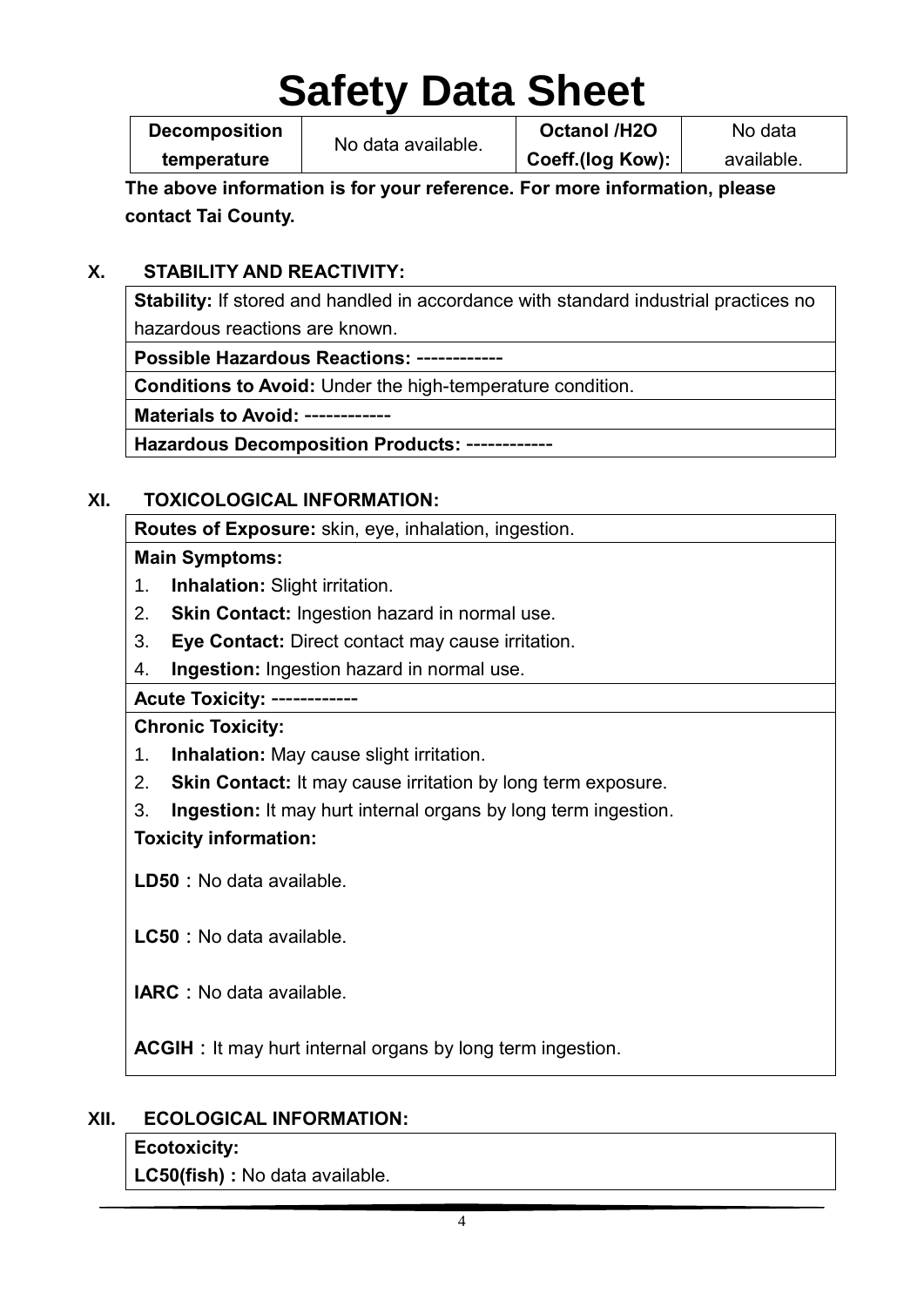**EC50(invertebrate aquatics) :** No data available.

**Biological condensation factor (BCF):** No data available.

**BOD (0.1 % soln.) ppm:** No data available.

**COD (0.1 % soln.) ppm:** No data available.

**Persistence/Degradability:** ------------

**Bioaccumulation/Accumulation:** ------------

**Mobility in Soil:** ------------

**Other harmful effect:** ------------

#### **XIII. DISPOSAL CONSIDERATIONS:**

**Subject to disposal regulations:** According to local regulations.

**Methods of package disposal:** According to local regulations.

#### **XIV. TRANSPORT INFORMATION:**

**United Nations number (UN No) :** Not regulated as a dangerous good

**UN Proper shipping name:** Not regulated as a dangerous good

**Transport hazard class(es):** Not regulated as a dangerous good

**Packing group:** Not regulated as a dangerous good

**Marine pollutant (Yes/No):** No

**Specific transport measures and precautionary conditions:** Not regulated as a dangerous good

### **XV. REGULATORY INFORMATION:**

#### **Applicable regulations:**

- 1. Regulations for the Labeling and Hazard Communication of Hazardous Chemicals.
- 2. Occupational Safety and Health Act.
- 3. The Road Safety Rules.

### **XVI. OTHER INFORMATION:**

#### **Literature references:**

Globally Harmonized System of Chemical Hazardous Substances Data

#### **Organization that prepared the SDS:**

Tai County Chemical Co., Ltd.

**Address of organization that prepared the SDS:**

No. 91 Museum Rd., Bali Dist., New Taipei City 24947, Taiwan

**Phone/Fax of organization that prepared the SDS:**